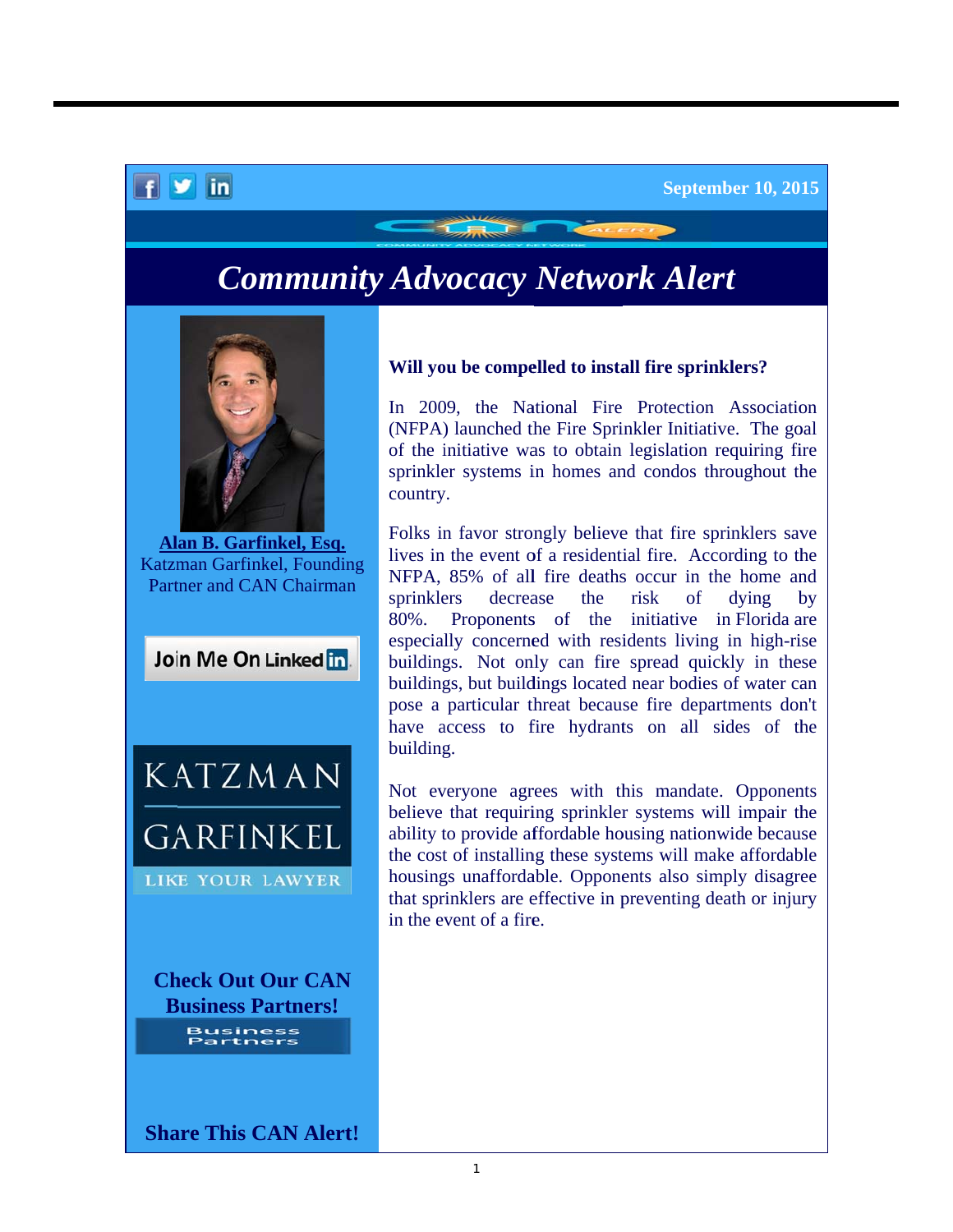

"Forward email" link on the left-hand side below. to safely share this CAN Alert with all your friends and neighbors!



 $S<sub>0</sub>$ where does Florida stand  $\alpha$ this issue? Currently, Florida does not require fire sprinklers in existing single family homes. However, existing residential condominiums are required to retrofit the common elements, association property and units with a fire sprinkler system, unless a majority of the total voting interests in the association have voted to forego By December  $31, 2016, a$  condo retrofitting. association that is not in compliance with the fire sprinkler requirements and has not opted out of retrofitting, must initiate an application for a building permit for the required installation demonstrating that the Association will become compliant by December 31, 2019. Local authorities may not require fire sprinkler retrofitting to be completed before January 1,  $2020$ 

Whether or not to opt out of fire sprinkler retrofitting is an important decision which should not be taken lightly. However, for those Associations that determine it is in their best interest to do so, the requirements for opting out of fire sprinkler retrofitting are set forth in Florida Statute  $$718.112(2)(1)(1)$ , and not extremely difficult to meet. In order to opt out of fire sprinkler retrofitting, the following is required:

Voting: A vote to forego a retrofitting may be obtained by:  $(1)$  a limited proxy;  $(2)$  a ballot cast at a duly called membership meeting; or (3) an execution of a written consent by the member. The most common procedure used is a vote by limited proxy or ballot at a duly noticed meeting of the membership. To successfully opt out, a majority  $(50\% + 1)$  of all voting interests must vote in favor of the opt-out.

Notice of Membership Meeting: The notice of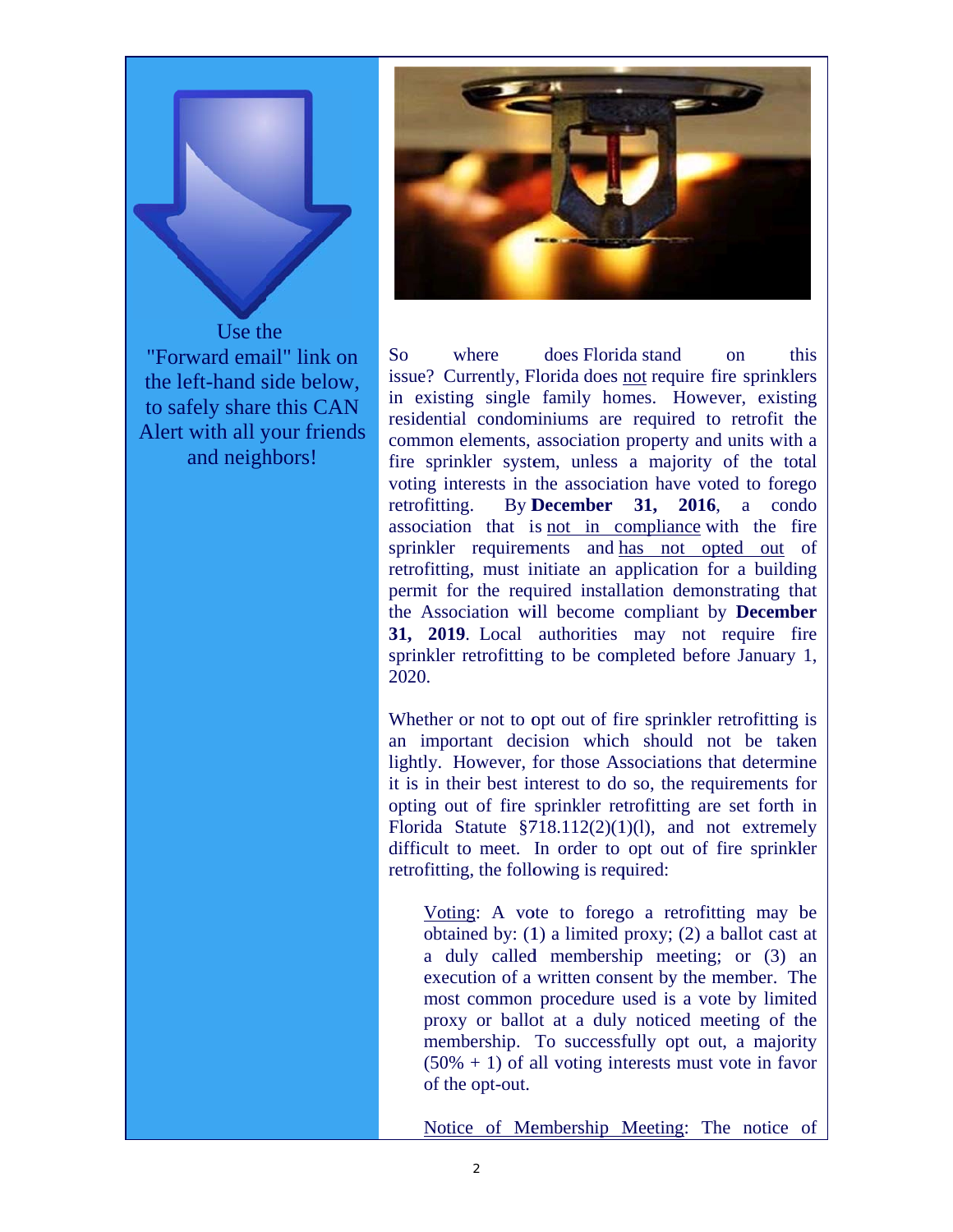membership meeting at which a vote to opt out will be taken, must be mailed or hand delivered to each unit owner at least 14 days prior to the date of the meeting. An affidavit of mailing or hand delivery is recommended to confirm proper notice.

Notice of the Opt Out: Within 30 days after the opt out vote, notice of the results must be mailed or hand delivered to all unit owners. The person providing the notice must sign an affidavit and file it with the official records of the association showing compliance with this requirement. The current owner is required to provide a copy of this notice to new owners before closing or to new renters before signing a lease.

Recording: The vote is effective upon recording a certificate attesting to the vote in the public records of the county where the condo is located.

Division Reporting: An Association that has successfully voted to opt out of fire sprinkler retrofitting must file a report with the Florida Division of Condominiums, Timeshares and Mobile Homes, indicating the membership vote and the recording of a certificate attesting to the vote in public records.

So, what if an Association successfully opts out? Is it then stuck with that decision forever? The answer is NO! A successful vote to opt out does not mean that the Association cannot later decide to opt back in. A previous successful vote to opt out, can be reversed by a vote to require retrofitting. Such vote may be taken at a properly noticed special meeting of the members called by a petition of at least 10% of the voting interests. This type of vote may only be called once every 3 years. Email notice is specifically prohibited for a meeting called for this purpose.

While the potentially significant expense involved in fire sprinkler retrofitting is often a large factor in an Association's decision to pursue an opt out, this should never be the determining factor. It is crucial that board members conduct independent research to decide whether a proposal to opt out is right for their community. This may include retaining a life-safety engineer to assess the fire safety of the buildings within your community. At the minimum, it is recommended that associations seek help from local fire departments to ensure there are adequate safety protections in place. If